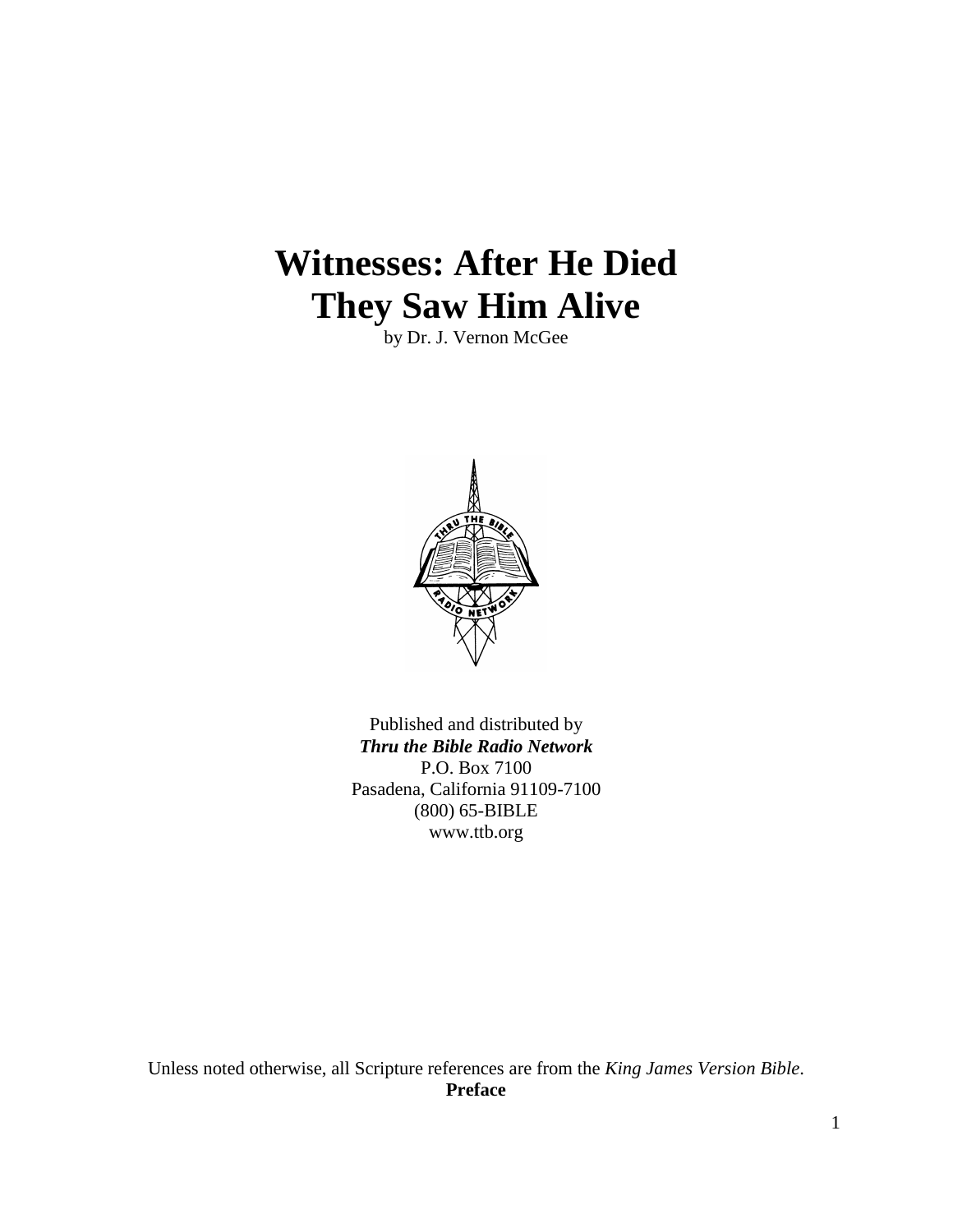This is a spoken message delivered before a live audience. It has been transcribed with a minimum of editing in order to preserve the spirit of the message and the warmth of the pulpit. Literary excellence has been sacrificed that the reader might sit in the atmosphere of the congregation and enter into the anticipation and enthusiasm created by the Holy Spirit.

May the Spirit of God move again upon these dead words, making them life-giving to the readers as they were to the hearers.

To prepare our hearts for the message, let us first consider the great "Resurrection Chapter," found in 1 Corinthians 15. It underscores the tremendous importance of the resurrection of Jesus Christ and the consequent promise of our own resurrection. The glory of the Christian faith is that it never views life as ending with death. This life is not all there is. The Christian faith always looks beyond the sunset to the sunrise. It looks out yon-der into eternity — and what a hope it offers!

**1 Corinthians 15**

*Moreover, brethren, I declare unto you the gospel which I preached unto you, which also ye have received, and wherein ye stand; by which also ye are saved, if ye keep in memory what I preached unto you, unless ye have believed in vain. For I delivered unto you first of all that which I also received, how that Christ died for our sins according to the scriptures; and that he was buried, and that he rose again the third day according to the scriptures: and that he was seen of Cephas, then of the twelve: after that, he was seen of above five hundred brethren at once; of whom the greater part remain unto this present, but some are fallen asleep. After that, he was seen of James; then of all the apostles. And*  last of all he was seen of me also, as of one born out of due time. For I am the *least of the apostles, that am not meet to be called an apostle, because I persecuted the church of God. But by the grace of God I am what I am: and his grace which was bestowed upon me was not in vain; but I laboured more abundantly than they all: yet not I, but the grace of God which was with me. Therefore whether it were I or they, so we preach, and so ye believed.* 

*Now if Christ be preached that he rose from the dead, how say some among you that there is no resurrection of the dead? But if there be no resurrection of the dead, then is Christ not risen: and if Christ be not risen, then is our preaching vain, and your faith is also vain. Yea, and we are found false witnesses of God; because we have testified of God that he raised up Christ: whom he raised not up, if so be that the dead rise not. For if the dead rise not, then is not Christ raised: and if Christ be not raised, your faith is vain; ye are yet in your sins. Then they also which are fallen asleep in Christ are perished. If in this life only we have hope in Christ, we are of all men most miserable.* 

*But now is Christ risen from the dead, and become the firstfruits of them that slept. For since by man came death, by man came also the resurrection of the dead. For as in Adam all die, even so in Christ shall all be made alive. But every*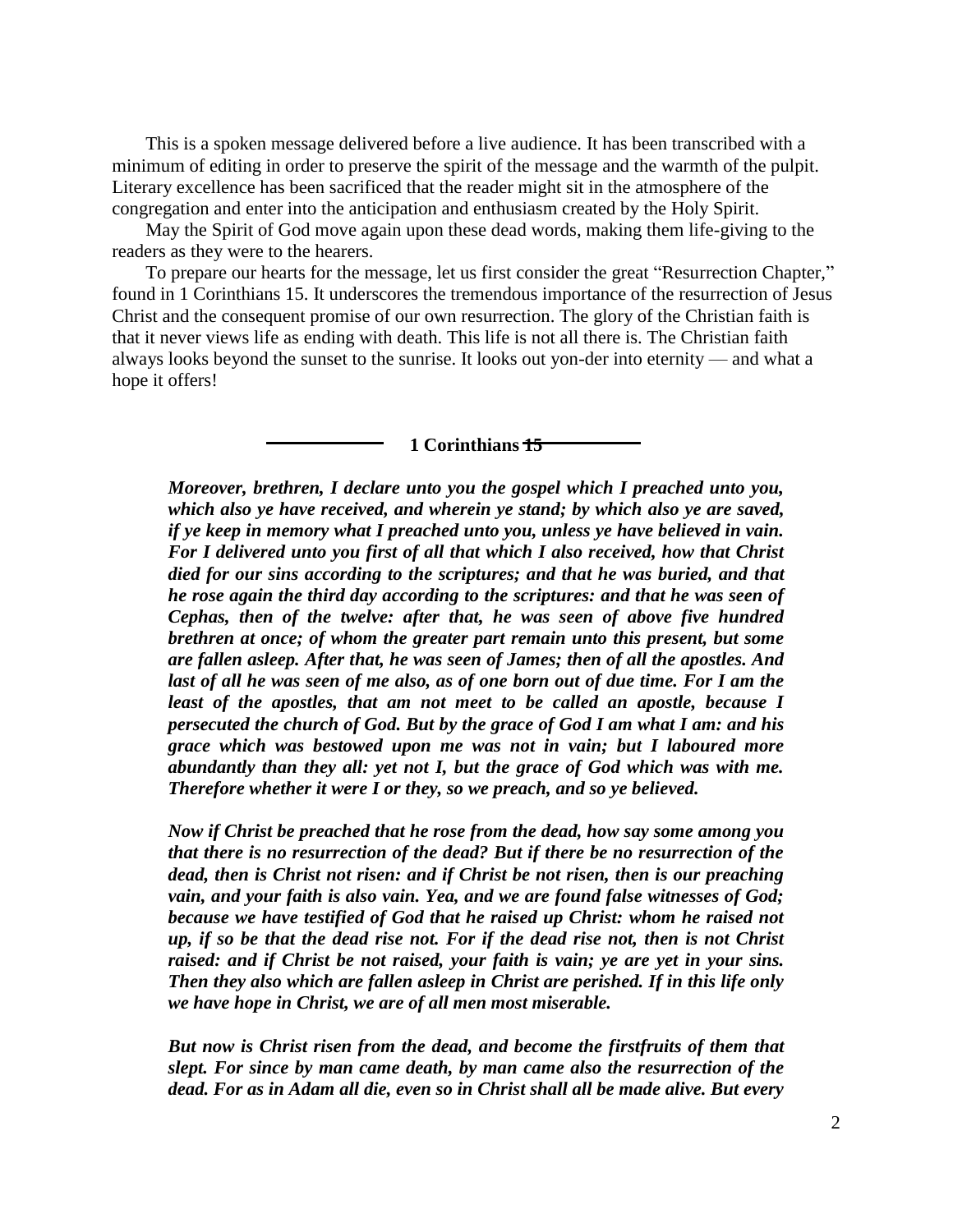*man in his own order: Christ the firstfruits; afterward they that are Christ's at his coming. Then cometh the end, when he shall have delivered up the kingdom to God, even the Father; when he shall have put down all rule and all authority and power. For he must reign, till he hath put all enemies under his feet. The last enemy that shall be destroyed is death. For he hath put all things under his feet. But when he saith all things are put under him, it is manifest that he is excepted, which did put all things under him. And when all things shall be subdued unto him, then shall the Son also himself be subject unto him that put all things under him, that God may be all in all.*

*Else what shall they do which are baptized for the dead, if the dead rise not at all? why are they then baptized for the dead? And why stand we in jeopardy every hour? I protest by your rejoicing which I have in Christ Jesus our Lord, I die daily. If after the manner of men I have fought with beasts at Ephesus, what advantageth it me, if the dead rise not? let us eat and drink; for to morrow we die. Be not deceived: evil communications corrupt good manners. Awake to righteousness, and sin not; for some have not the knowledge of God: I speak this to your shame.*

*But some man will say, How are the dead raised up? and with what body do they come? Thou fool, that which thou sowest is not quickened, except it die: and that which thou sowest, thou sowest not that body that shall be, but bare grain, it may chance of wheat, or of some other grain: But God giveth it a body as it hath pleased him, and to every seed his own body. All flesh is not the same flesh: but there is one kind of flesh of men, another flesh of beasts, another of fishes, and another of birds. There are also celestial bodies, and bodies terrestrial: but the glory of the celestial is one, and the glory of the terrestrial is another. There is one glory of the sun, and another glory of the moon, and another glory of the stars: for one star differeth from another star in glory. So also is the resurrection of the dead. It is sown in corruption; it is raised in incorruption: it is sown in dishonour; it is raised in glory: it is sown in weakness; it is raised in power: it is sown a natural body; it is raised a spiritual body. There is a natural body, and there is a spiritual body. And so it is written, The first man Adam was made a living soul; the last Adam was made a quickening spirit. Howbeit that was not first which is spiritual, but that which is natural; and afterward that which is spiritual. The first man is of the earth, earthy: the second man is the Lord from heaven. As is the earthy, such are they also that are earthy: and as is the heavenly, such are they also that are heavenly. And as we have borne the image of the earthy, we shall also bear the image of the heavenly.*

*Now this I say, brethren, that flesh and blood cannot inherit the kingdom of God; neither doth corruption inherit incorruption. Behold, I shew you a mystery; We shall not all sleep, but we shall all be changed, in a moment, in the twinkling of an eye, at the last trump: for the trumpet shall sound, and the dead shall be raised incorruptible, and we shall be changed. For this corruptible*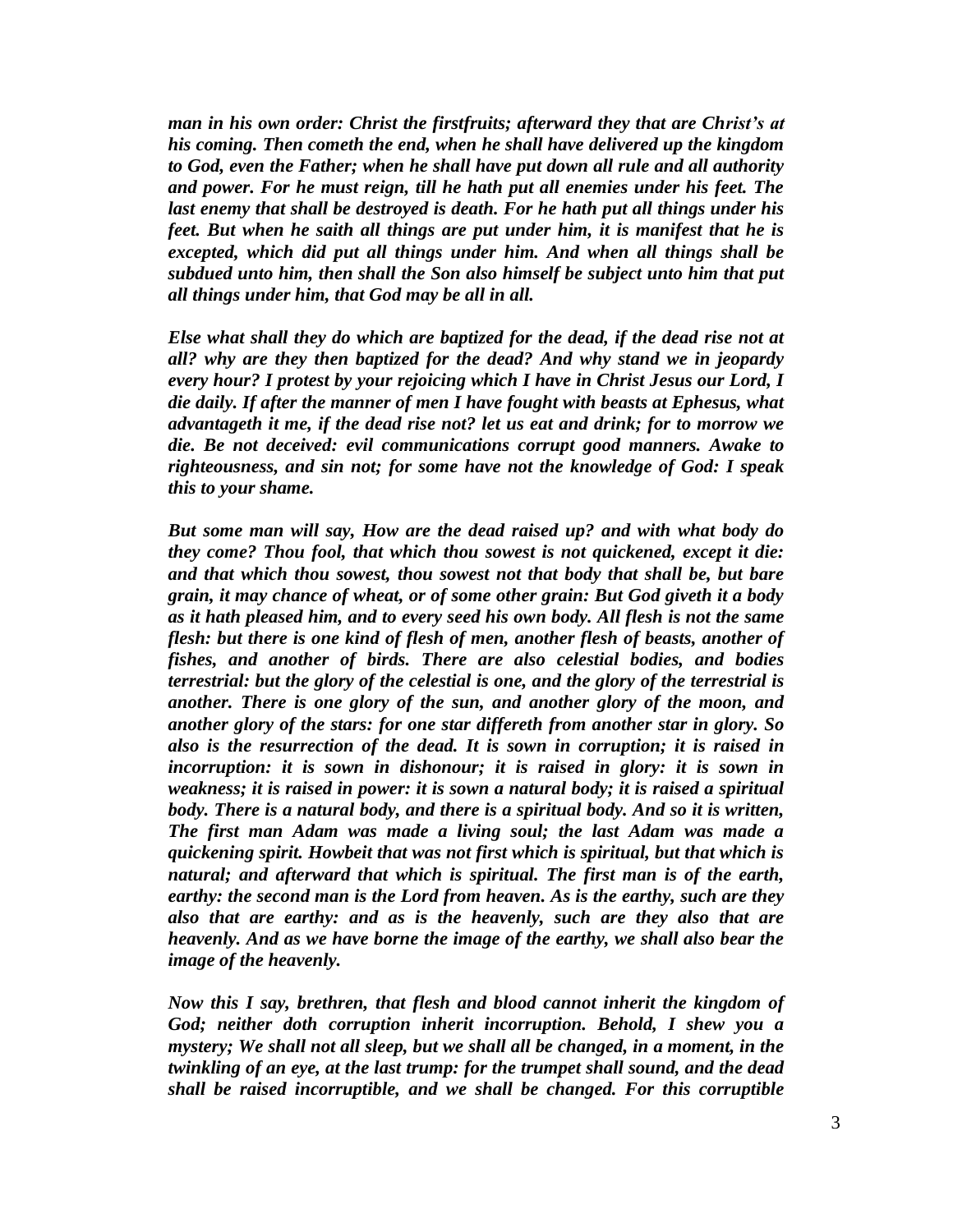*must put on incorruption, and this mortal must put on immortality. So when this corruptible shall have put on incorruption, and this mortal shall have put on immortality, then shall be brought to pass the saying that is written, Death is swallowed up in victory. O death, where is thy sting? O grave, where is thy victory? The sting of death is sin; and the strength of sin is the law. But thanks be to God, which giveth us the victory through our Lord Jesus Christ. Therefore, my beloved brethren, be ye stedfast, unmoveable, always abounding in the work of the Lord, forasmuch as ye know that your labour is not in vain in the Lord.*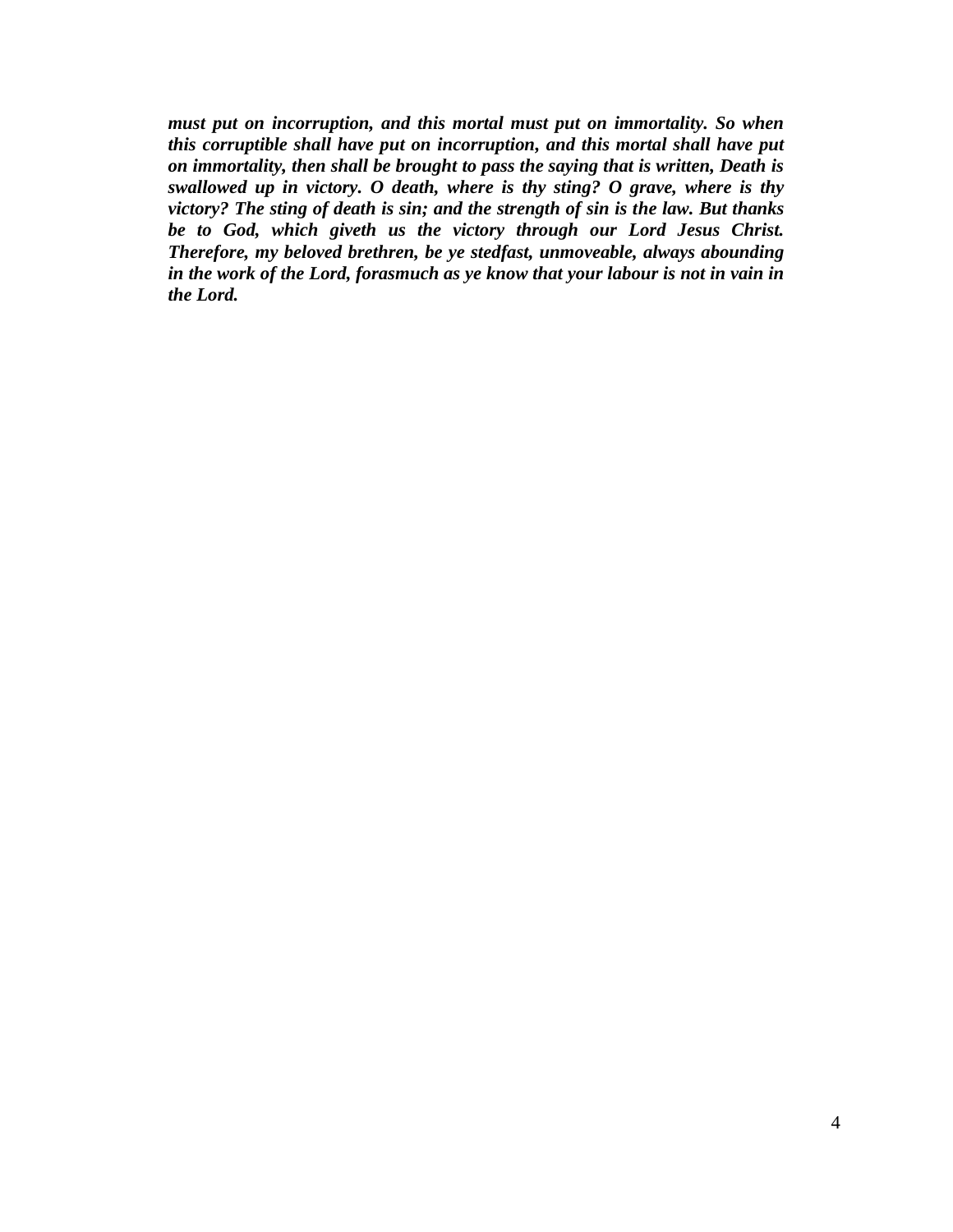# **Witnesses: After He Died They Saw Him Alive**

[Jesus] *said unto them, Thus it is written, and thus it behoved Christ to suffer, and to rise from the dead the third day….And ye are witnesses of these things.*  (Luke 24:46, 48)

*This Jesus hath God raised up, whereof we all are witnesses.* (Acts 2:32)

*Him God raised up the third day, and shewed him openly; not to all the people, but unto witnesses chosen before of God, even to us, who did eat and drink with him after he rose from the dead.* (Acts 10:40, 41)

# **The Present-Day Importance of Witnesses**

There are on record two famous court trials which in their day made the headlines across the country. The outstanding feature of each of these lawsuits was the importance given to the testimony of a single witness; the deciding factor in each case was the witness of a solo voice.

Alger Hiss, a State Department employee, was convicted of Communistic connections on the sole testimony of one, Whitaker Chambers. The defendant was charged with conveying secret documents to a foreign power. If true, this was an act of betrayal of country which was despicable. Therefore, the evidence was considered carefully and seriously. The defense sought to discredit the witness whose testimony was the basis of decision. The court was convinced that the witness was reliable and gave credence to his story when the facts appeared to corroborate his statements.

Dr. Herman N. Sander, a medical doctor in New England, was accused of murdering one of his patients by letting air into her veins. This was not only a serious crime, but it would throw a great deal of weight on one side of the controversial subject of euthanasia. Does a doctor have the moral and legal right to bring about the death of a patient who is suffering from an incurable disease? This case would have a tremendous effect upon public opinion, and therefore the evidence must be considered carefully. The expert testimony of Dr. Richard Ford was the deciding factor in the acquittal of Dr. Sander.

One man is condemned, and another one is acquitted on the testimony of a lone witness. A man's life hangs in the balance, and the voice of a witness can determine whether it be life or death. Thus the importance of witnesses is revealed in our modern world and complex civilization. All of this is considered fair and just in this so-called enlightened age and land. With all of our modern devices and gadgets, the old-fashioned witness is not outmoded. No better method has been devised. However, it is well to note that one witness could not condemn a man in Bible days. There had to be a more substantial basis for proof: "At the mouth of two witnesses, or three witnesses, shall he that is worthy of death be put to death" (Deuteronomy 17:6).

Witnesses are very important in establishing a fact, and this has been recognized in both ancient and modern times. It does seem, however, that in Bible times they exercised more care in coming to decisions based on the testimony of witnesses. Not only did they demand in ancient times the plurality of witnesses to establish an important fact, but the character of the witnesses was of supreme importance.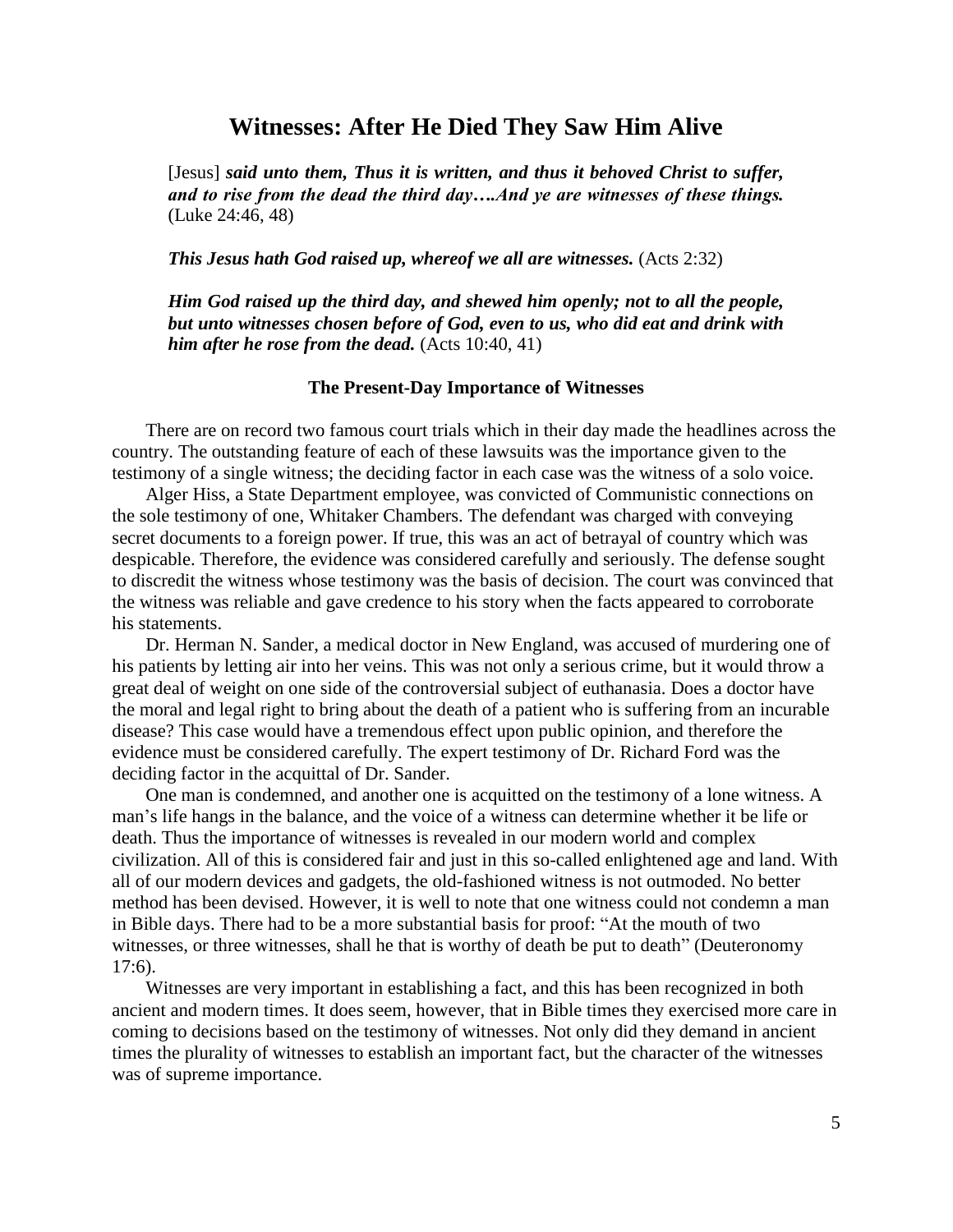Just as long as a witness does not perjure himself today, he is acceptable to the court. The credibility of the witness seems to be the only thing for the modern jury to determine. An example of this was revealed in Los Angeles. A police scandal was disclosed that rocked the city hall more than any recorded earthquake. The public, perhaps, never got all the facts, but when some of the "smog" cleared away, it looked as if the entire affair was precipitated by the statement of a common prostitute in prison. The entire police department was shaken up by this case.

The credibility of any statement of a witness is vital, but there is another aspect which is of equal importance, if not greater. The capability of a witness was determined in the "old days" not everyone could qualify as a witness. Perjury and prejudice can change the color, climate, and complexion of facts. A witness can be honestly mistaken; a witness may be wrong. All of these factors should be considered when the testimony of witnesses is taken down.

Paul faced this vital issue in regarding the resurrection of Jesus Christ when he suggested the possibility of being "found false witnesses of God." Either Jesus Christ rose from the dead, or those early apostles were false witnesses. There is no other alternative. No honest decision can be made until the apostles' voices are heard. They must be heard!

### **The All-Time Importance of the Bodily Resurrection of Jesus Christ**

Did Jesus Christ rise from the dead bodily? Was He alive on the third day? Did He come back from the grave in a body? The answer to these and related questions are vital, for the Christian faith stands or falls on the answer. The gospel rests upon the death and resurrection of Jesus Christ.

*Moreover, brethren, I declare unto you the gospel which I preached unto you, which also ye have received, and wherein ye stand; by which also ye are saved, if ye keep in memory what I preached unto you, unless ye have believed in vain. For I delivered unto you first of all that which I also received, how that Christ died for our sins according to the scriptures; and that he was buried, and that he rose again the third day according to the scriptures.* (1 Corinthians 15:1-4)

The bodily resurrection of Jesus Christ is the determining factor in the salvation of men. It is their only hope. Roy L. Smith has said, "The humblest soul in all the world has the stake of an eternal destiny in that emptied tomb." The resurrection is the key in the arch of faith; it is the central shaft in the gospel temple.

There is a lovely story that demonstrates the importance of the empty tomb to Christianity. A little boy stood at a show window of a large department store looking at a famous painting of Jesus on display. As the little boy was gazing intently upon the picture, which was familiar to him as he had seen it many times in his Sunday school material, a man came up and stood beside him. The man, too, began to look at the picture. Noticing him, the little fellow opened up the conversation by saying, "That's Jesus who came into the world a long time ago to die for us." The man merely said, "Is that so?" This was all that was needed to start the little fellow off on the entire story. He began to tell the familiar story of His birth. He told about the manger, the shepherds, the wise men, the star, and the angels. Then the little fellow told of the trip into Egypt to escape Herod. He omitted none of the details. Then he launched into a description of the ministry of Jesus which included His parables and miracles. He concluded the narrative by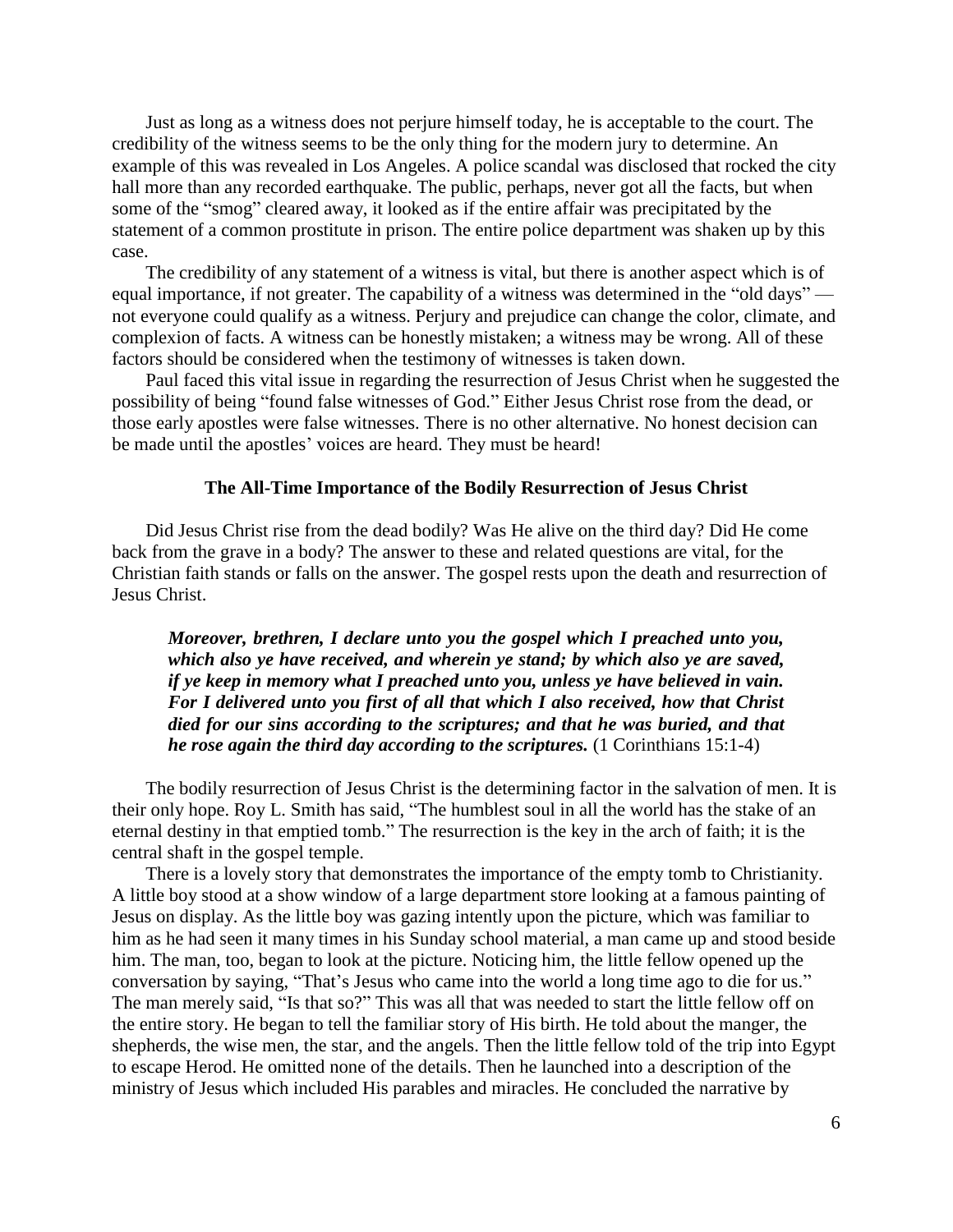telling of His arrest, of the unfair trial, and of the crucifixion. The little boy had been well taught in Sunday school and had given accurately all the story up to that point. After describing the death and burial of Jesus, he ceased, and both the man and the boy stood gazing in silence at the picture. The man turned and walked away thoughtfully. After he had gone a great distance, he heard the cry of the little boy behind him, "Hey, mister! Hey, mister! Wait a minute!" The man stopped as the little fellow came running up breathlessly and exclaimed, "Say mister, I forgot the most important part of the story about Jesus. He rose from the dead!"

The part the little boy forgot was the most important feature, Jesus "was delivered for our offences, and was raised again for our justification" (Romans 4:25).

Luke said that Christ showed Himself alive "by many infallible proofs" (Acts 1:3). One of the many infallible proofs is the testimony of witnesses. The resurrection of Christ is essential to our salvation; the testimony of witnesses is important to establish the resurrection. Capable and credible witnesses testified to the resurrection of Jesus Christ. Let us hear their testimonies.

### **Ancient Witnesses in a Modern Courtroom**

This morning I wish to turn this beautiful and spacious auditorium into a courtroom. You will constitute a jury, and this service will be a court in session. I intend to bring to this pulpit and to this microphone some of the witnesses who saw Him alive after He died. Time forbids us from bringing all. In fact, there can be only a very small segment, but they will be important witnesses. Actually five hundred saw Him at one time. Although He never appeared in Jerusalem to the mob after His resurrection, He did appear often to many of His followers. You will hear some of these witnesses. You will hear the testimony that they give, you will examine the evidence, and you will decide for yourselves whether Jesus arose or not. These witnesses are not on trial, Jesus is not on trial, but you and I are on trial. Our decision determines our destiny. It is vital for us. Therefore let us weigh carefully every shred of evidence, since the eternal destinies of our souls are at stake.

#### *The First Witness: John the Apostle*

Let us call the first witness.

John, son of Zebedee, will you take the witness stand, and will you tell this congregation what you know about the resurrection of Jesus Christ? First of all, what was your occupation?

*Members and friends of this great church, I shall be happy to testify to you regarding the resurrection of Jesus Christ in order that you might have fellowship with us. I was a fisherman and plied my trade on the Sea of Galilee. My brother James and I were partners with our father Zebedee. God had blessed us with our nets, and we became prosperous. We had a home in Jerusalem, which we used when we went up to the feasts according to the Mosaic system.*

Thank you, John, for your straightforward answer. Now will you tell us what you know about Jesus Christ? How did you meet Him? Did you see Him die on the cross, and did you see Him alive afterward?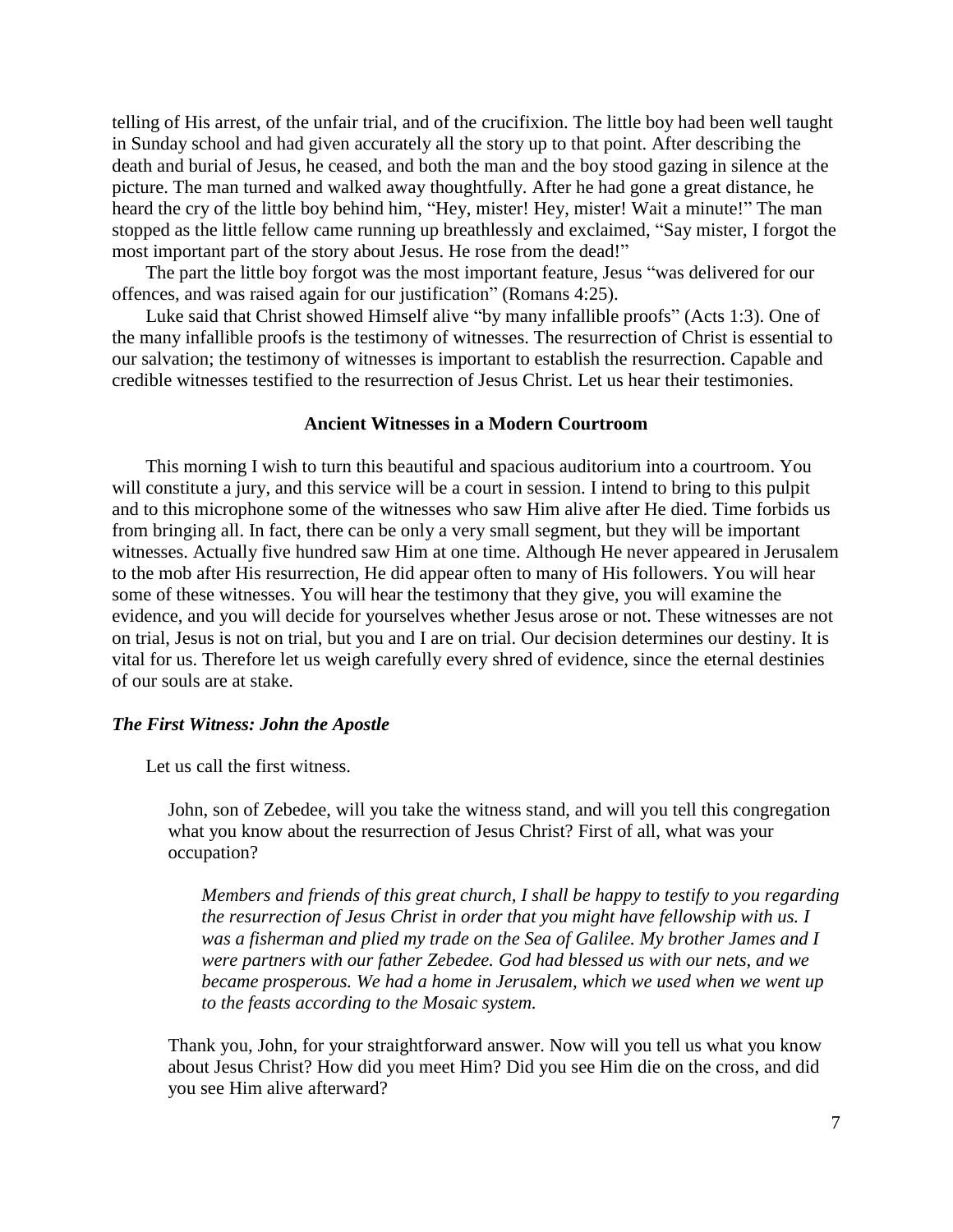*Again, I am happy to bear witness and to show unto you that eternal life which was with the Father, and which was manifested to us. One day Jesus came by our fishing boat where my father, my brother, and I were mending nets. Peter and Andrew were with Him. He called my brother and me to follow Him, which we did. This was not our first contact with Him. We had seen Him in Jerusalem at the Passover that year when He cleansed the temple, and at that time we all expressed a willingness to follow Him. However, He did not call us until that day by the Sea of Galilee, and we left our nets to follow Him. We followed Him for three years, and we were convinced during all that time that He was our Messiah. There were many things that He both said and did which we did not grasp in their full significance. For instance, on the very first day that we saw Him in Jerusalem, He said to the Jews when they asked for a sign, "Destroy this temple, and in three days I will raise it up." It was not until after His resurrection that we clearly understood His statement to these Jews.*

*I was very close to Him during those three years, and I discovered that when you know Him intimately, there is a special love that you experience. It is not that He "plays favorites," for each one of those who believe on Him can also come to the place where he or she is the disciple whom Jesus loves. I came to know Him in this manner. Yonder in the Upper Room, I reclined upon His breast and heard the heartbeat of God. I never got familiar with Him, for on several occasions we had beheld His glory, and we, likewise, knew that He was the Son of God. I was present at His trial, as I was permitted to enter the courtyard while the trial was in progress. I was present when they crucified Him. I stood with Mary, His mother, beneath the cross, and He committed her care to me. I saw Him taken down from the cross by Joseph of Arimathaea and Nicodemus. I saw Him buried. He was embalmed and I, for one, never expected to see Him alive again in this world.*

*Then on Sunday morning, very early, Mary Magdalene came rushing into my home in Jerusalem with a very strange story. She stated that she had been that very morning to the tomb and that the stone was rolled away and that the body was gone, coming to the conclusion that someone had evidently removed it. She did not suggest the resurrection. Peter was present at the time, and we both rushed out to the tomb. Neither of us believed that He was raised from the dead. I understand that in the Twentieth Century, in which you folk live, there are many weird stories used to explain away the resurrection of Jesus. I understand that Dr. Kirsopp Lake at Yale Divinity School suggested that the women went to the wrong tomb. I, likewise, thought of that when I ran out to Joseph's tomb that morning. It was dark when the women were there, and they were excited; I thought that they could have made an honest mistake. I knew where He was buried — I was familiar with the entire area — I knew the tomb and went directly to it. By the time I got there, it was daylight, and I had not come to the wrong tomb. When I arrived, I saw His grave clothes in the tomb in the shape of a mummy, just as if the body were enclosed within, but the body was not there. It was physically impossible to remove the grave clothes without unwinding the hundreds of yards of linen which had been wrapped about the body. Not one thread was disturbed, and even the handkerchief was in place as if it were wrapped about His head. This small bit of evidence convinced me that He had arisen from the dead. However I received still further confirmation of the fact that He was*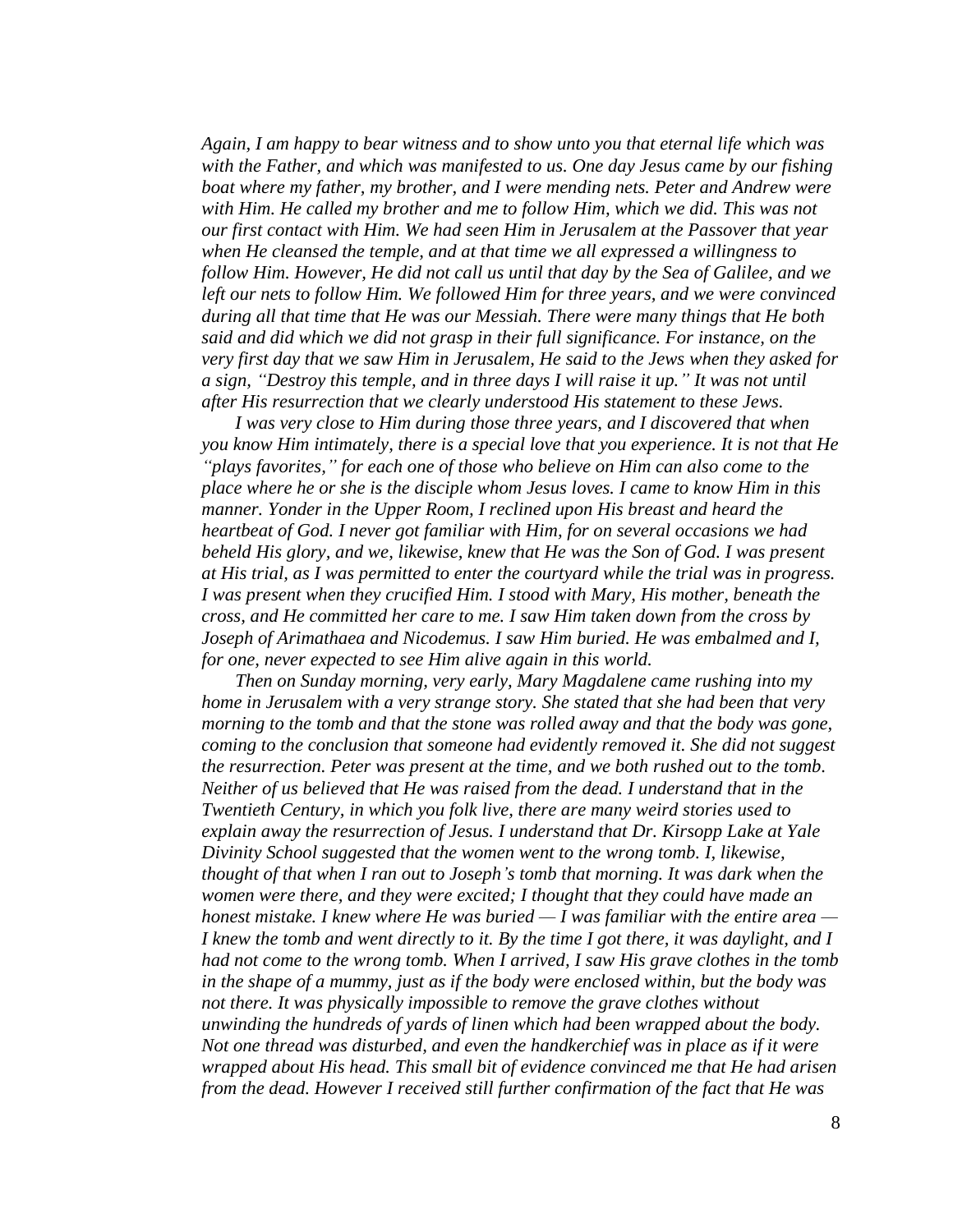*alive. That very evening He appeared to all the disciples — with the exception of Thomas. Again He appeared a week later when Thomas was present. I saw Jesus on several occasions after that.*

*I am here to testify that Jesus was alive after He died. I heard, I saw, I gazed intently, and I handled the Word of life.*

Thank you, John, for giving us your word as a witness concerning the resurrection of Jesus. I am sure that this congregation will not treat it lightly as they examine the evidence for the resurrection.

# *The Second Witness: Simon Peter*

Simon Peter, will you take the witness stand and tell this great congregation what you know about the resurrection of Jesus Christ?

*I am always ready to give an answer with meekness and with fear to every man that asketh me a reason of the hope that is in me. I was present when He appeared alive after He died, but my testimony is brief. First of all, I was with John when Mary came that first morning and told us that the body was not there. John and I both rushed to the tomb. John outran me. When I arrived, he stood without looking inside the tomb. I rushed past him and entered. I had no notion that my Lord was alive until I entered that tomb. I saw what John saw — the grave clothes lying undisturbed and I, too, was convinced that He was alive. All that day long I had a conviction that the Lord Jesus Christ was alive in the body, and I had this conviction confirmed that evening when He appeared to us. I saw Him many times after that during the next forty days.*

Just a moment, Peter. Would you tell us about the personal appearance of Jesus to you alone? Both Luke and Paul tell us that He appeared to you personally. We would like to have you tell us about it. It is true that they give us no details; they merely mention the episode.

*Well, you see I had denied Him. My sin was as black as that of Judas. I had made such loud and boastful professions of loyalty, and that made my crime appear more heinous. Christ had said to me beforehand that He had prayed that my faith fail not, and He encouraged me by saying not to let my heart be troubled and to believe in God and in Him. This I had done, but after I visited the empty tomb, I wanted to see Him desperately. He appeared to me while I was alone, and I confessed to Him privately. He forgave me and restored me to fellowship and to service. He is a wonderful Savior. I cannot tell you more, for I do not believe in the error of public confession of sin. You see, He permitted me to preach the first two sermons after the Holy Spirit came on the Day of Pentecost. In the second sermon, I charged the people of Israel that they had denied the Holy One and the Just One. You know that I too had denied Him, and I was truly repentant of my wicked act. However, He appeared to me privately, and I had confessed to Him privately; it was settled*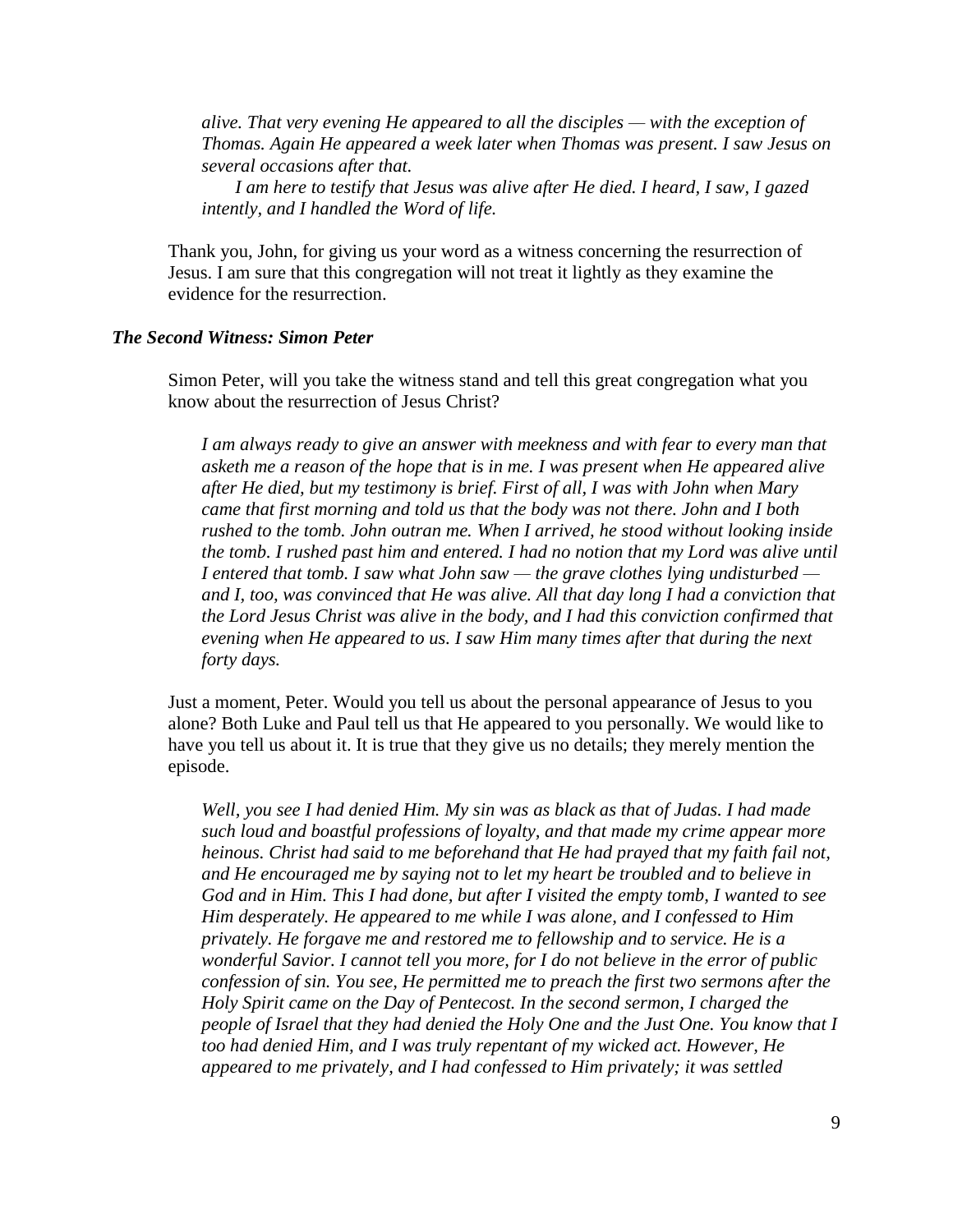*privately. This old account was settled long ago, and it was not necessary to air it again. That would have been dishonoring to my Lord.*

Just one final question, Simon Peter. Will you answer again whether you thought that He was alive when you went to the tomb with John that first morning?

*Let me ask you a question: If I thought that He was alive, why do you think I went to the tomb? I went there to see a dead body. I thought the women were mistaken. There is one final statement that I would like to make. I died for Him; men do not die for what they know is a lie. Many men have died for a cause which was a lie, but they believed in it. In your memory, multitudes believed in Hitler and they died for him. They were wrong, but they believed in their hearts that they were right. Don't you know that I would not have died for the Lord if I had known all the time in my heart that the resurrection was a lie? Men die for that in which they believe. I saw Him alive after He died and devoted my life to witnessing to that fact. I gladly died as a martyr for Him.*

We might place this addenda to the testimony of Simon Peter this quote by Pascal: "I readily believe those witnesses who got their throats cut."

#### *The Third Witness: Thomas*

Thomas, would you mind telling the congregation assembled in this church what you know about the resurrection of Jesus? We understand that you were the last of the apostles to be convinced that He rose from the dead. Why did you not agree with them the first day?

*I did not agree with them simply because I had not seen Him personally. I never accepted evidence until I had tested it. Even in the Upper Room when He talked about going away and about "the way," I could not sit there as the other apostles did and drink it all in. Frankly, I did not understand where He was going and I surely did not know the way. I frankly interrupted Him in order to get information, and I surely received it, for Jesus answered me, "I am the way, the truth, and the life: no man cometh unto the Father, but by me." I was not convinced the first day because I was skeptical and was not willing to accept the testimony of the others. When the women came and told us early in the morning that the tomb was empty, I scoffed because it seemed to me that they were a bunch of hysterical women. When Peter and John returned from the tomb, and they carefully said that they believed He was alive for the tomb was empty as the women had stated, I candidly was shaken, but I was not convinced. Later in the day, Cleopas and a friend came rushing into our midst declaring that they both had seen and talked with the risen Lord. Again I was shaken but not convinced. The next day all the apostles stated that they had seen the risen Lord. I knew that these men were not deliberately stating a falsehood. But there must be some other explanation, for at that time I did not believe that He was raised from the dead. It was not Canon Streeter in your day who first suggested the theory of a vision; the idea had occurred to me that somehow He was projecting to*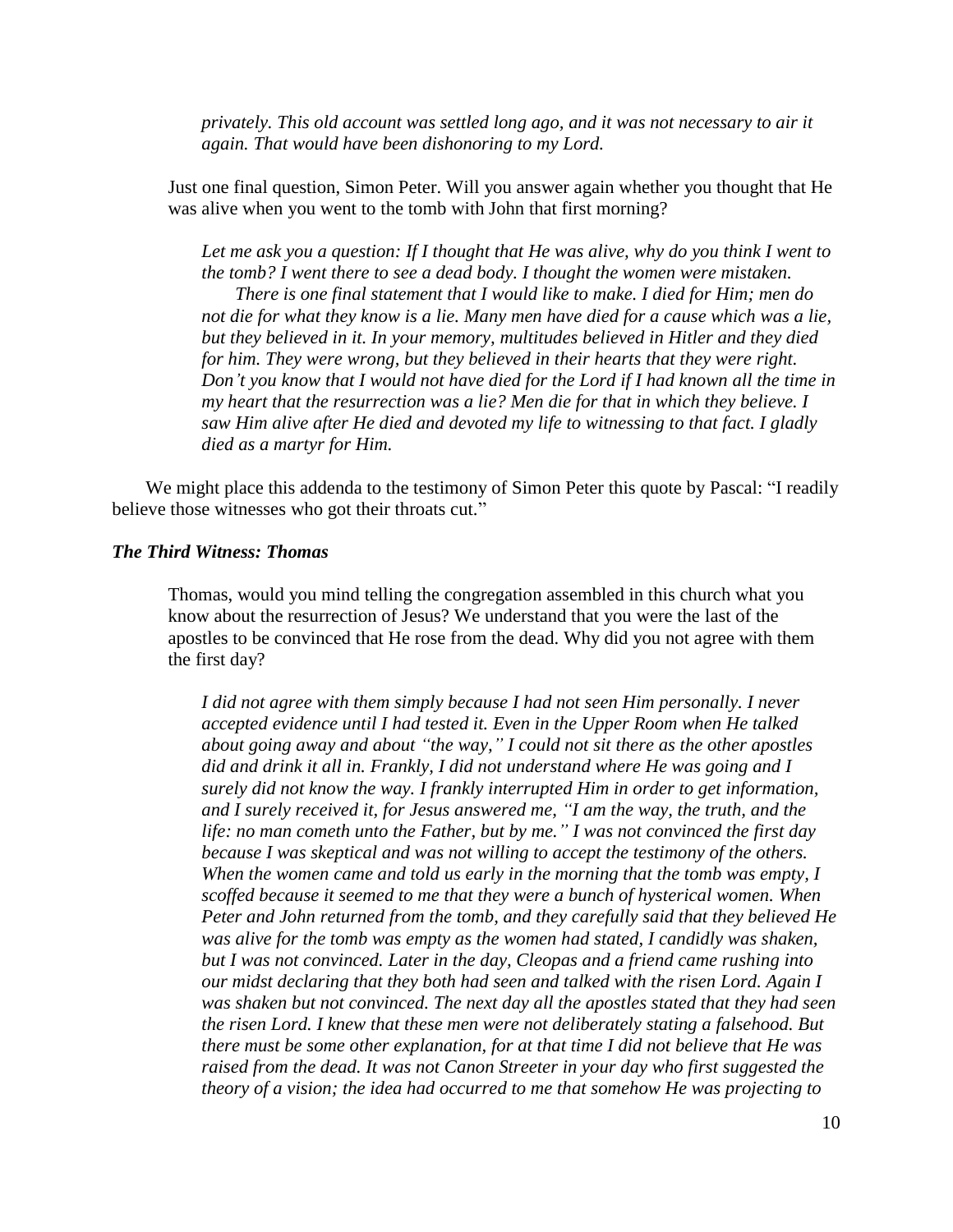*them an image of Himself in heaven. These men had seen something — that was obvious. They had seen a vision, I thought. I said at that time that I would not believe that He was alive until I had touched His body. It would take more than seeing to convince me. Eight days later I was with the apostles in the room, and Jesus came and appeared to us all. He invited me to feel with my finger the wounds in His hands and side. I was thoroughly convinced. I confessed then, "My Lord and my God." This skeptic was convinced.*

## *The Fourth Witness: Paul*

We are going to call to the witness stand now one who was not among the original twelve, nevertheless one who saw the living Christ after His death. Paul the apostle, who was formerly Saul of Tarsus, had one of the greatest minds this world has known. He was the greatest missionary of all time. He is prepared to give expert testimony. His experience on the Damascus Road has confounded men down through the ages. This man explains the marvelous transformation which took place in his life by simply saying that he met the living Christ on the Damascus Road. This experience turned him upside down, inside out, and right side up.

Paul told the Philippians that the experience caused him to change his bookkeeping system. "But what things were gain to me, those I counted loss for Christ" (Philippians 3:7). It was as radical a change as if the business world should suddenly change its bookkeeping system. Suppose that when you went to the department store to pay your account, you found that there was a check for you in the amount you owed and that you were not permitted to pay for it. The entire economy of the world would be shaken more than it is now by the defense program of our country; it would be revolutionary. This is what happened to Saul of Tarsus. Merely to say that he was suffering from sunstroke is begging the point, and it reveals the impasse in which the critic finds himself. As another has cogently stated, "If Paul was suffering from a sunstroke, give us more men who have had sunstrokes."

Now let us call Paul to the witness stand and let us hear the exact testimony which he gave before the court of Fetus and Agrippa on a former occasion:

*Then Agrippa said unto Paul, Thou art permitted to speak for thyself. Then Paul stretched forth the hand, and answered for himself: I think myself happy, king Agrippa, because I shall answer for myself this day before thee touching all the things whereof I am accused of the Jews: especially because I know thee to be expert in all customs and questions which are among the Jews: wherefore I beseech thee to hear me patiently. My manner of life from my youth, which was at the first among mine own nation at Jerusalem, know all the Jews; which knew me from the beginning, if they would testify, that after the most straitest sect of our religion I lived a Pharisee. And now I stand and am judged for the hope of the promise made of God unto our fathers: unto which promise our twelve tribes, instantly serving God day and night, hope to come. For which hope's sake, king Agrippa, I am accused of the Jews. Why should it be thought a thing incredible with you, that God should raise the dead? I verily thought with myself, that I ought to do many things contrary to the name of Jesus of Nazareth. Which thing I also did in Jerusalem: and many of the saints did I shut up in prison, having received authority from the chief priests; and when*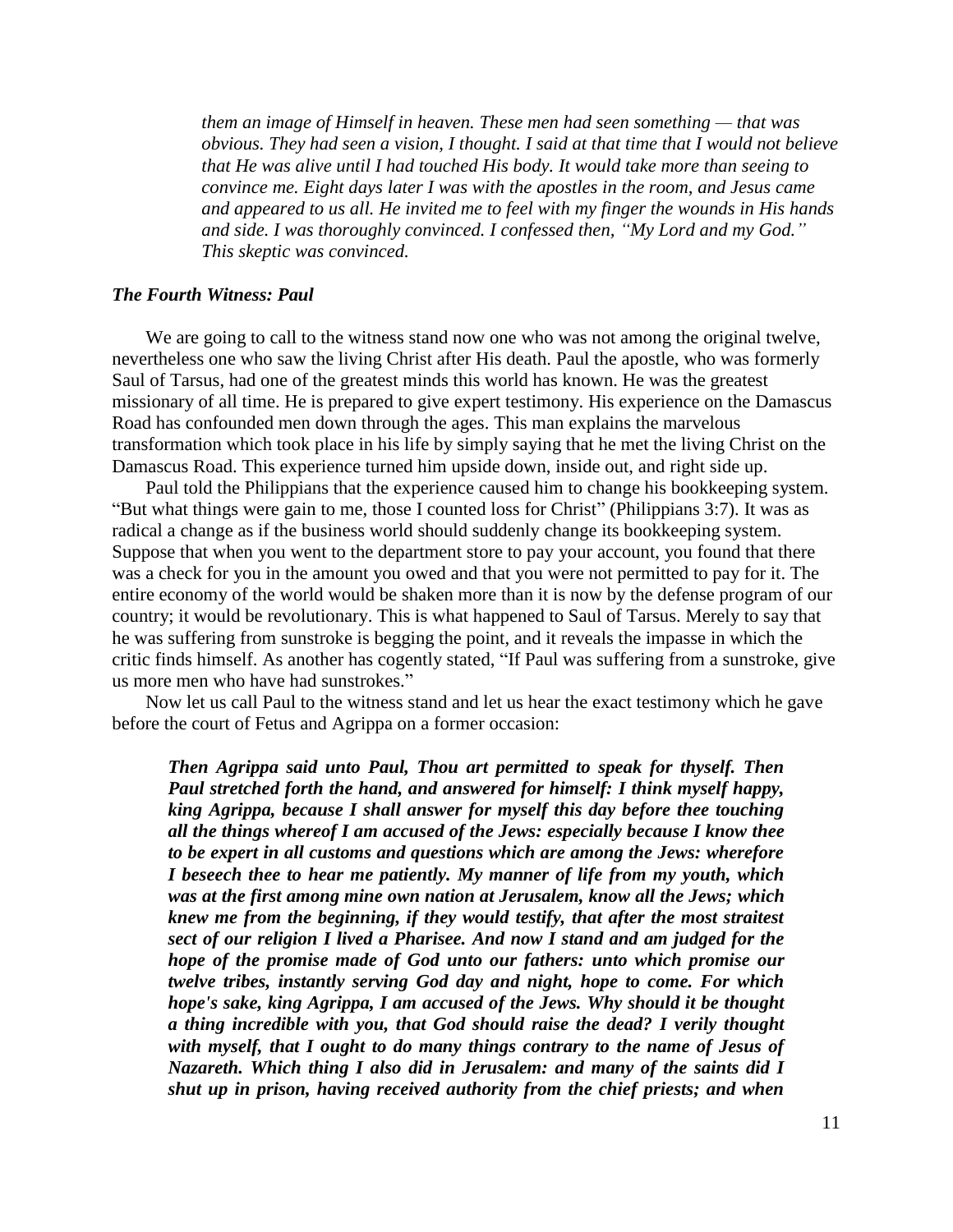*they were put to death, I gave my voice against them. And I punished them oft in every synagogue, and compelled them to blaspheme; and being exceedingly mad against them, I persecuted them even unto strange cities.*

*Whereupon as I went to Damascus with authority and commission from the chief priests, at midday, O king, I saw in the way a light from heaven, above the brightness of the sun, shining round about me and them which journeyed with me. And when we were all fallen to the earth, I heard a voice speaking unto me, and saying in the Hebrew tongue, Saul, Saul, why persecutest thou me? it is hard for thee to kick against the pricks. And I said, Who art thou, Lord? And he said, I am Jesus whom thou persecutest. But rise, and stand upon thy feet: for I have appeared unto thee for this purpose, to make thee a minister and a witness both of these things which thou hast seen, and of those things in the which I will appear unto thee; delivering thee from the people, and from the Gentiles, unto whom now I send thee, to open their eyes, and to turn them from darkness to light, and from the power of Satan unto God, that they may receive forgiveness of sins, and inheritance among them which are sanctified by faith that is in me.*

*Whereupon, O king Agrippa, I was not disobedient unto the heavenly vision: but shewed first unto them of Damascus, and at Jerusalem, and throughout all the coasts of Judaea, and then to the Gentiles, that they should repent and turn to God, and do works meet for repentance. For these causes the Jews caught me in the temple, and went about to kill me. Having therefore obtained help of God, I continue unto this day, witnessing both to small and great, saying none other things than those which the prophets and Moses did say should come: That Christ should suffer, and that he should be the first that should rise from the dead, and should shew light unto the people, and to the Gentiles.* (Acts 26: 1-23)

Beloved friends, you have heard the testimony of four men who saw Jesus alive after He died. Evidently all four of these men saw Him die. They were convinced that He died. You have heard all of these men state as eyewitnesses that they saw the Lord Jesus Christ alive after His death. Evidence such as this cannot be dismissed lightly by an honest and inquiring mind. This kind of evidence would be accepted in a court of law today. A man's life could hang in the balance on the testimony of witnesses who were not as numerous nor as credible as these.

*Your* life hangs in the balances. Heaven and hell stand before you. Do not turn your back upon heaven and upon God without hearing the evidence.

# **"So Great a Cloud of Witnesses"**

The record states that after He had been seen of Peter and the other disciples, "He was seen of above five hundred brethren at once; of whom the greater part remain unto this present [probably the year A.D. 59 when the Epistle to the Corinthians was written], but some are fallen asleep" (1 Corinthians 15:6).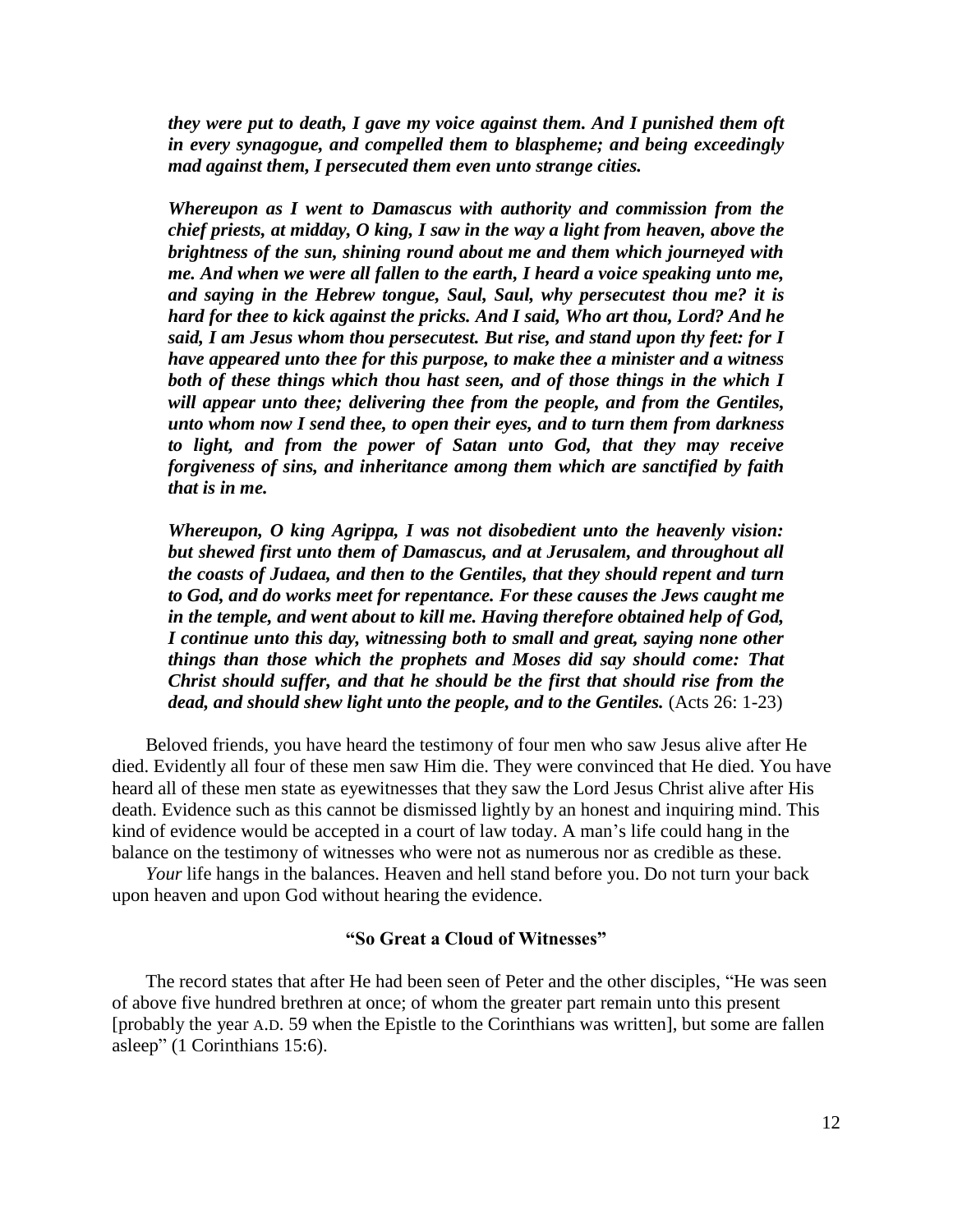Countless multitudes of witnesses for 1900 years could be marshaled here to show that Christ is alive today. Their lives were transformed, and they would testify that the explanation is found only in a risen Savior.

Augustine is one of the great men who has affected the church and the world. Both Roman Catholicism and Protestantism quote him to sustain their positions. Augustine was a debauched college professor, but he had a godly mother by the name of Monica who never ceased to pray for his salvation. Her prayer was answered, for this man experienced a mighty conversion. His testimony was that He had been transformed by the living Christ.

John Paton was the great missionary to the New Hebrides. This man went in among cannibals when big business stood trembling on the outside. It was among these people that this man buried his wife and little child. As the cannibals stood about, he dug the graves and buried the bodies of his wife and child with his own hands, then stood guard to prevent their being exhumed and eaten. He testified that if the living Christ had not stood by him he could not have endured such a testing. Was this man deluded? His testimony would be valid in a court of law.

The testimony of others could be heard if time and space permitted. Gilbert West and Frank Morrison were two young Englishmen who were skeptics. They determined to investigate some of the evidence which pertains to primitive Christianity. They both went to Palestine with the avowed purpose of discrediting the Bible record. One investigated Paul and the other the earthly life of Jesus. Both came to a firm faith in the Word of God and to a real trust in Christ as Savior. Frank Morrison, in his book, *Who Moved the Stone?,* wrote, "There may be, and as the writer thinks, there certainly is, a profoundly historical basis for that much disputed sentence in the Apostle's Creed — 'the third day He rose from the dead.'"

Lord Lyndhurst, High Chancellor of Great Britain in 1846 (a position which was one of the greatest honors that could come to a man), wrote, "I know pretty well what evidence is; and, I tell you, such evidence as that for the Resurrection has never broken down yet."

The late Dr. Howard Kelly, gynecologist of Johns Hopkins, wrote, "What then does the resurrection mean to me? A clear hope vested in my risen Savior which I could not have, had Christ never risen from the dead."

Multitudes have learned to face the specter of death with calmness and with peace because of an unshakable confidence in the resurrection of Jesus Christ, knowing that because He lives they shall live also.

O joyful day! O glorious hour! When Jesus, by almighty power, Revived and left the grave; In all His works behold Him great, Before, Almighty to create, Almighty now to save.

The first-begotten from the dead, He's risen now, His people's Head, And thus their life's secure; And if, like Him, they yield their breath, Like Him, they'll burst the bonds of death, Their resurrection sure.